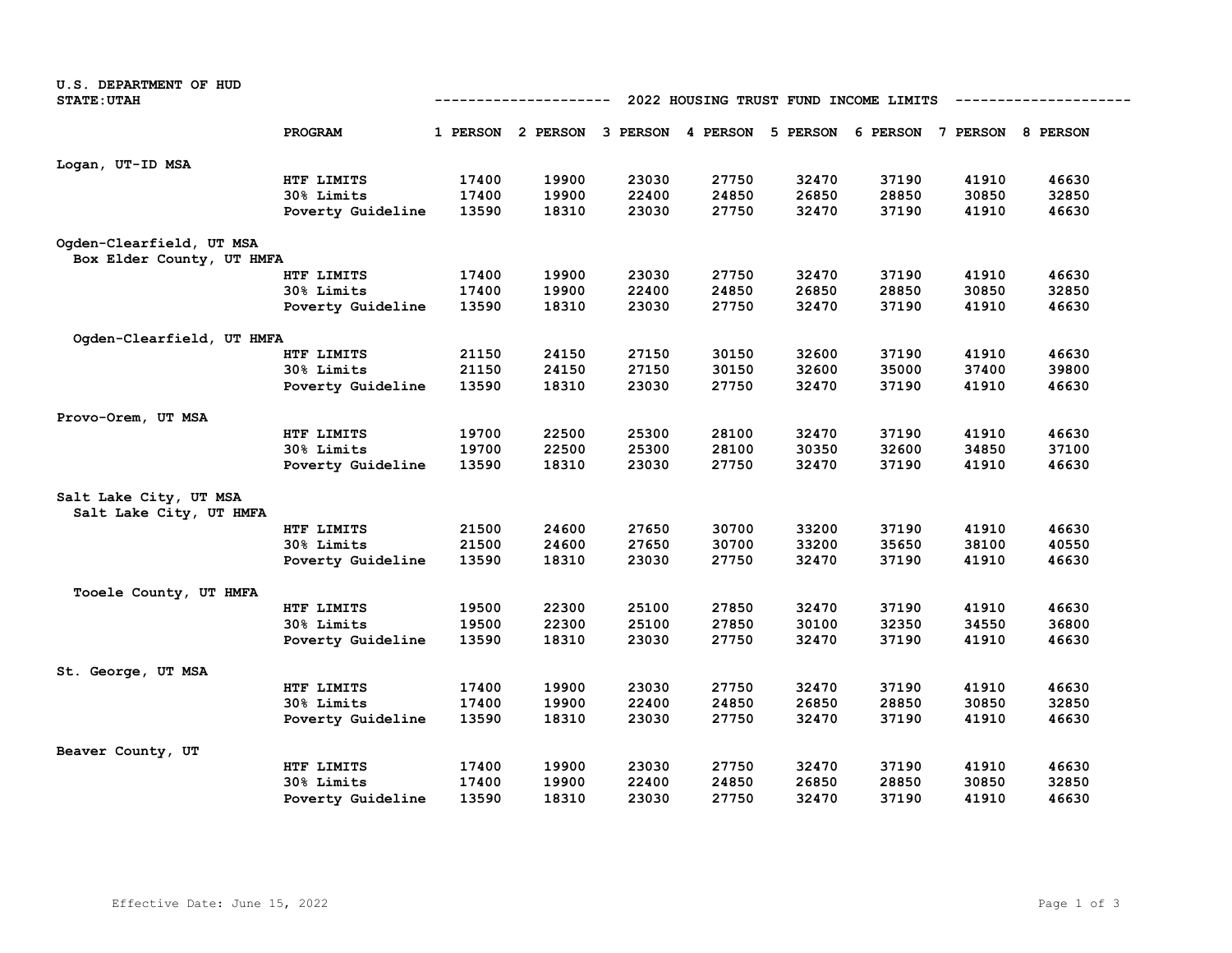| U.S. DEPARTMENT OF HUD<br><b>STATE: UTAH</b> | 2022 HOUSING TRUST FUND INCOME LIMITS<br>----------------<br>---------- |       |                                                                         |       |       |       |       |       |       |
|----------------------------------------------|-------------------------------------------------------------------------|-------|-------------------------------------------------------------------------|-------|-------|-------|-------|-------|-------|
|                                              | PROGRAM                                                                 |       | 1 PERSON 2 PERSON 3 PERSON 4 PERSON 5 PERSON 6 PERSON 7 PERSON 8 PERSON |       |       |       |       |       |       |
| Carbon County, UT                            |                                                                         |       |                                                                         |       |       |       |       |       |       |
|                                              | HTF LIMITS                                                              | 17400 | 19900                                                                   | 23030 | 27750 | 32470 | 37190 | 41910 | 46630 |
|                                              | 30% Limits                                                              | 17400 | 19900                                                                   | 22400 | 24850 | 26850 | 28850 | 30850 | 32850 |
|                                              | Poverty Guideline                                                       | 13590 | 18310                                                                   | 23030 | 27750 | 32470 | 37190 | 41910 | 46630 |
| Daggett County, UT                           |                                                                         |       |                                                                         |       |       |       |       |       |       |
|                                              | HTF LIMITS                                                              | 21250 | 24250                                                                   | 27300 | 30300 | 32750 | 37190 | 41910 | 46630 |
|                                              | 30% Limits                                                              | 21250 | 24250                                                                   | 27300 | 30300 | 32750 | 35150 | 37600 | 40000 |
|                                              | Poverty Guideline                                                       | 13590 | 18310                                                                   | 23030 | 27750 | 32470 | 37190 | 41910 | 46630 |
| Duchesne County, UT                          |                                                                         |       |                                                                         |       |       |       |       |       |       |
|                                              | HTF LIMITS                                                              | 17400 | 19900                                                                   | 23030 | 27750 | 32470 | 37190 | 41910 | 46630 |
|                                              | 30% Limits                                                              | 17400 | 19900                                                                   | 22400 | 24850 | 26850 | 28850 | 30850 | 32850 |
|                                              | Poverty Guideline                                                       | 13590 | 18310                                                                   | 23030 | 27750 | 32470 | 37190 | 41910 | 46630 |
| Emery County, UT                             |                                                                         |       |                                                                         |       |       |       |       |       |       |
|                                              | HTF LIMITS                                                              | 17400 | 19900                                                                   | 23030 | 27750 | 32470 | 37190 | 41910 | 46630 |
|                                              | 30% Limits                                                              | 17400 | 19900                                                                   | 22400 | 24850 | 26850 | 28850 | 30850 | 32850 |
|                                              | Poverty Guideline                                                       | 13590 | 18310                                                                   | 23030 | 27750 | 32470 | 37190 | 41910 | 46630 |
| Garfield County, UT                          |                                                                         |       |                                                                         |       |       |       |       |       |       |
|                                              | HTF LIMITS                                                              | 17400 | 19900                                                                   | 23030 | 27750 | 32470 | 37190 | 41910 | 46630 |
|                                              | 30% Limits                                                              | 17400 | 19900                                                                   | 22400 | 24850 | 26850 | 28850 | 30850 | 32850 |
|                                              | Poverty Guideline                                                       | 13590 | 18310                                                                   | 23030 | 27750 | 32470 | 37190 | 41910 | 46630 |
| Grand County, UT                             |                                                                         |       |                                                                         |       |       |       |       |       |       |
|                                              | HTF LIMITS                                                              | 17400 | 19900                                                                   | 23030 | 27750 | 32470 | 37190 | 41910 | 46630 |
|                                              | 30% Limits                                                              | 17400 | 19900                                                                   | 22400 | 24850 | 26850 | 28850 | 30850 | 32850 |
|                                              | Poverty Guideline                                                       | 13590 | 18310                                                                   | 23030 | 27750 | 32470 | 37190 | 41910 | 46630 |
| Iron County, UT                              |                                                                         |       |                                                                         |       |       |       |       |       |       |
|                                              | HTF LIMITS                                                              | 17400 | 19900                                                                   | 23030 | 27750 | 32470 | 37190 | 41910 | 46630 |
|                                              | 30% Limits                                                              | 17400 | 19900                                                                   | 22400 | 24850 | 26850 | 28850 | 30850 | 32850 |
|                                              | Poverty Guideline                                                       | 13590 | 18310                                                                   | 23030 | 27750 | 32470 | 37190 | 41910 | 46630 |
| Kane County, UT                              |                                                                         |       |                                                                         |       |       |       |       |       |       |
|                                              | HTF LIMITS                                                              | 17400 | 19900                                                                   | 23030 | 27750 | 32470 | 37190 | 41910 | 46630 |
|                                              | 30% Limits                                                              | 17400 | 19900                                                                   | 22400 | 24850 | 26850 | 28850 | 30850 | 32850 |
|                                              | Poverty Guideline                                                       | 13590 | 18310                                                                   | 23030 | 27750 | 32470 | 37190 | 41910 | 46630 |
| Millard County, UT                           |                                                                         |       |                                                                         |       |       |       |       |       |       |
|                                              | HTF LIMITS                                                              | 17400 | 19900                                                                   | 23030 | 27750 | 32470 | 37190 | 41910 | 46630 |
|                                              | 30% Limits                                                              | 17400 | 19900                                                                   | 22400 | 24850 | 26850 | 28850 | 30850 | 32850 |
|                                              | Poverty Guideline                                                       | 13590 | 18310                                                                   | 23030 | 27750 | 32470 | 37190 | 41910 | 46630 |